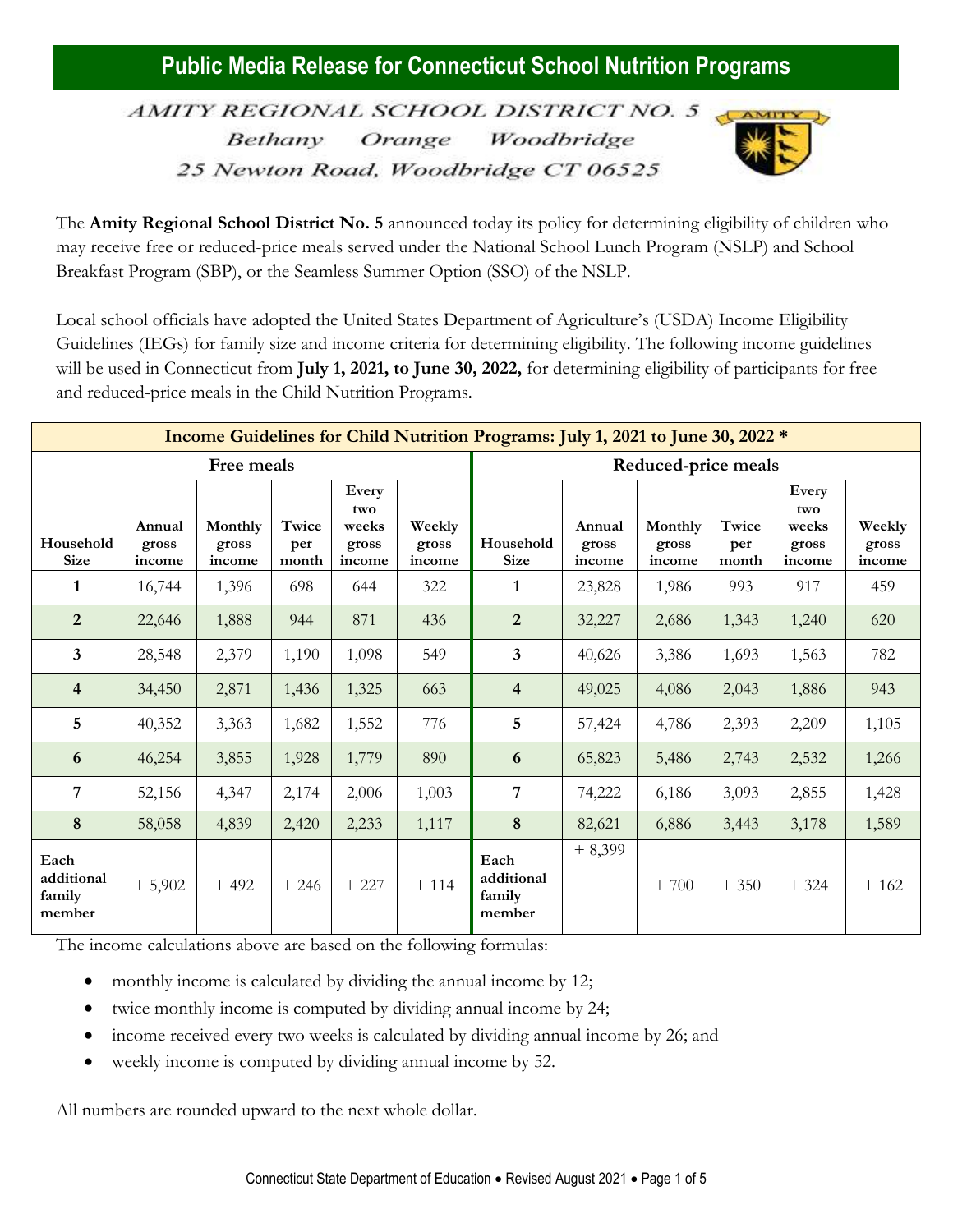*For school year 2021-22, the* **Amity Regional School District No. 5** *has opted to participate in the Seamless Summer Option of the NSLP. Therefore, all student meals offered will be free of charge for this school year. However, in order to determine if students are eligible for other benefits such as Pandemic Electronic Benefit Transfer (P-EBT) (as applicable), households are encouraged to complete and submit a free and reduced-price school meal application.* 

Students residing in households with income at or below the levels shown in the chart above are eligible for free or reduced-price meals. Applications are available on each schools website that you can access at **[www.amityregion5.org.](http://www.amityregion5.org/)** To apply for free or reduced-price meals, households should fill out the application and return it to the school. Paper applications will be available at the main office at each school if needed. Only one application is required per household and an application for free or reduced-price benefits cannot be approved unless it contains complete eligibility information as indicated on the application and instructions.

The information provided on the application is confidential and will be used only for the purposes of determining eligibility and for administration and enforcement of the lunch, breakfast, and P-EBT programs. Additionally, all school-aged students in income-eligible households can receive school meal benefits regardless of a student's immigration status, and the district/school does not release information for immigration-related purposes in the usual course of operating the CNPs. Note that the district *may* share your eligibility information with education, health, social service, and nutrition programs to help them evaluate, fund, or determine benefits for their programs, auditors for program reviews, and law enforcement officials to help them look into violations of program rules. This information may also be verified at any time during the school year by school or other program officials. Applications may be submitted at any time during the year.

For up to 30 operating days into the new school year, eligibility from the previous year will continue within the same local educational agency (LEA). When the carry-over period ends, unless the household is notified that the students are directly certified or the household submits an application that is approved, the students must pay full price for SBP and NSLP school meals during SY 2021-22 unless the school or district is implementing the SSO for SY 2021-22 which allows meals to be served free of charge to all students. Households will not be sent a reminder or a notice of expired eligibility in those districts participating in the National School Lunch or Breakfast Programs

No application is required if the district directly certifies a student based on a household member receiving assistance from the Supplemental Nutrition Assistance Program (SNAP) or the Temporary Family Assistance (TFA) program. All students in these households are eligible for free meal benefits. Households receiving assistance under the SNAP/TFA programs will be notified of their eligibility and students residing in the household will be provided free benefits unless the household notifies the determining official that it chooses to decline benefits. If any students were not listed on the eligibility notice, the household should contact the district or school to have free meal benefits extended to those students. Households receiving SNAP or TFA benefits for their children should only submit an application if they are **not** notified of their eligibility by **August 28, 2021**.

Some students *may* be directly certified for free or reduced-price meals based on Medicaid (HUSKY A). No application is required if the district directly certifies a student based on Medicaid (HUSKY A). All students in these households are eligible for free or reduced-priced meal benefits. Households receiving assistance under Medicaid (HUSKY A) will be notified of their eligibility and their children will be provided free or reduced-price benefits accordingly, unless the household notifies the determining official that it chooses to decline benefits. If any students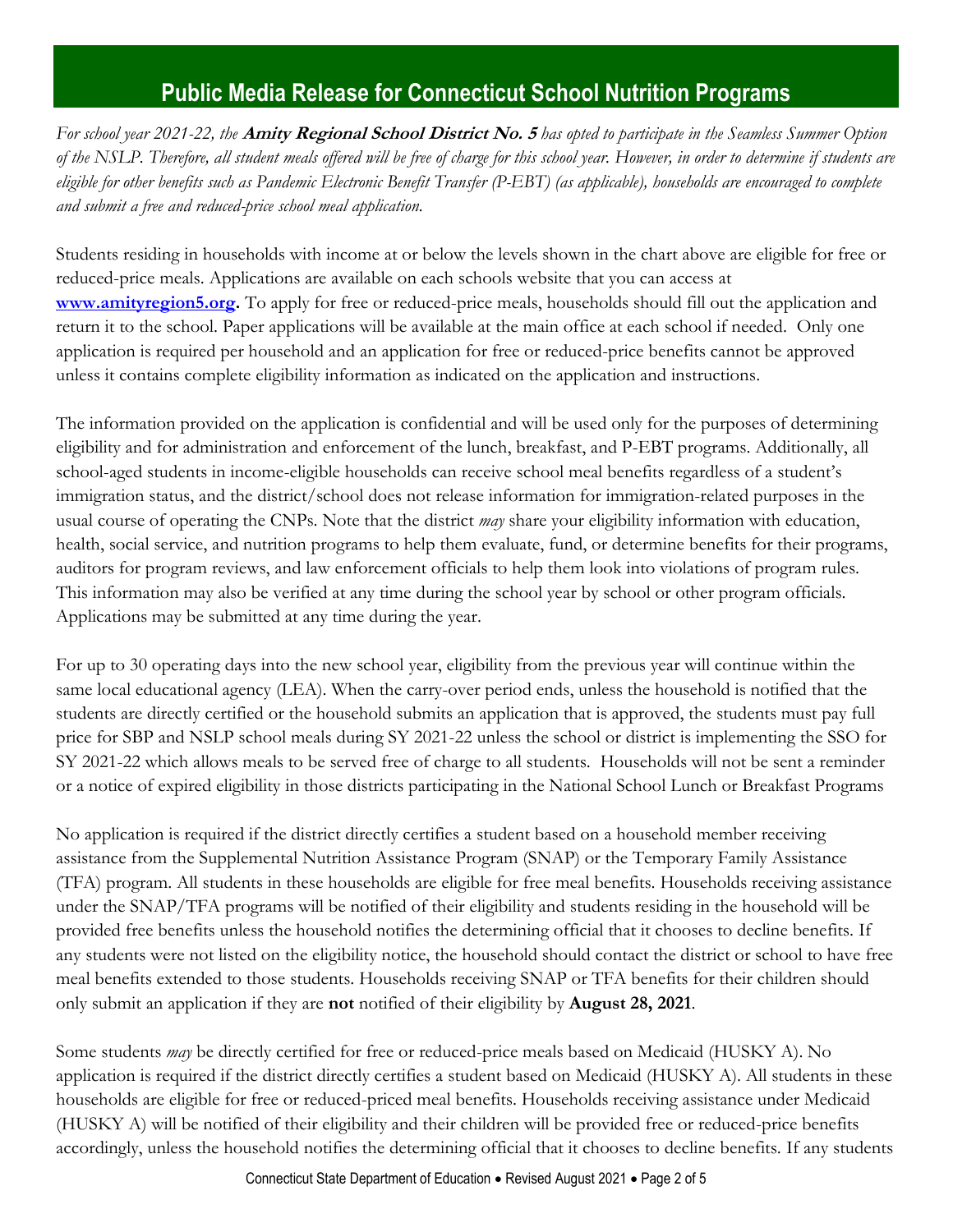were not listed on the eligibility notice, the household should contact the district or school to have free or reducedprice meal benefits extended to those students.

If a student is not directly certified, the household should complete a free and reduced-price meal application form. The application for the SNAP or TFA households require the SNAP or TFA case number and the households may be asked to provide proof of the SNAP or TFA case number. The signature of an adult household member is also required.

Students in households participating in the Special Supplemental Nutrition Program for Women, Infants and Children (WIC) may be eligible for free or reduced-price meals. Please send in an application or contact the determining official for more information.

When known to the district/school, households will be notified of any student's eligibility for free meals if the individual student is Other Source Categorically Eligible because the student is categorized as either: Homeless; runaway as defined by law and determined by the district's or school's homeless liaison; or enrolled in an eligible Head Start or pre-kindergarten class as defined by law. Households with students who are categorically eligible under Other Source Categorically Eligible Programs should complete an application and check-off the relevant box. Questions should be directed to the determining official. For any student not listed on the eligibility notice, the households should contact the school or determining official about any student also eligible under one of these programs or should submit an income application for the other students.

Households notified of their children's eligibility must contact the determining official or school if it chooses to decline the free meal benefits. If households/students are **not** notified by the district/school of their free meal benefits and they receive benefits under qualifying public assistance programs or under Other Source Categorically Eligible Programs, the parent/guardian should contact the determining official or their school.

Foster children that are under the legal responsibility of a foster care agency or court, are categorically eligible for free meals. A foster parent does not have to complete a free/reduced meal application if they can submit a copy of the legal document or legal court order showing that the student is a foster child. Additionally, a foster child may be included as a member of the foster family if the foster family chooses to also apply for benefits. If the foster family is not eligible for free or reduced-price meal benefits, it does not prevent a foster child from receiving free school meals. Note however, that a foster child's eligibility for free school meals does not automatically extend to all students in the household.

Application forms for all other households require a statement of total household income, household size and names of all household members. The last four digits of the social security number of an adult household member must be included or a statement that the household member does not have one. The adult household member must also sign the application certifying that the information provided is correct.

Under the provisions of the policy for determining eligibility for free and reduced-price meals, the **Assistant Director of Finance and Administration, Kathleen Kovalik, 203-397-4801,** 

**[kathleen.kovalik@amityregion5.org](mailto:kathleen.kovalik@amityregion5.org)** will review applications and determine eligibility. If a parent/guardian is dissatisfied with the ruling of the determining official, they may wish to discuss the decision with the determining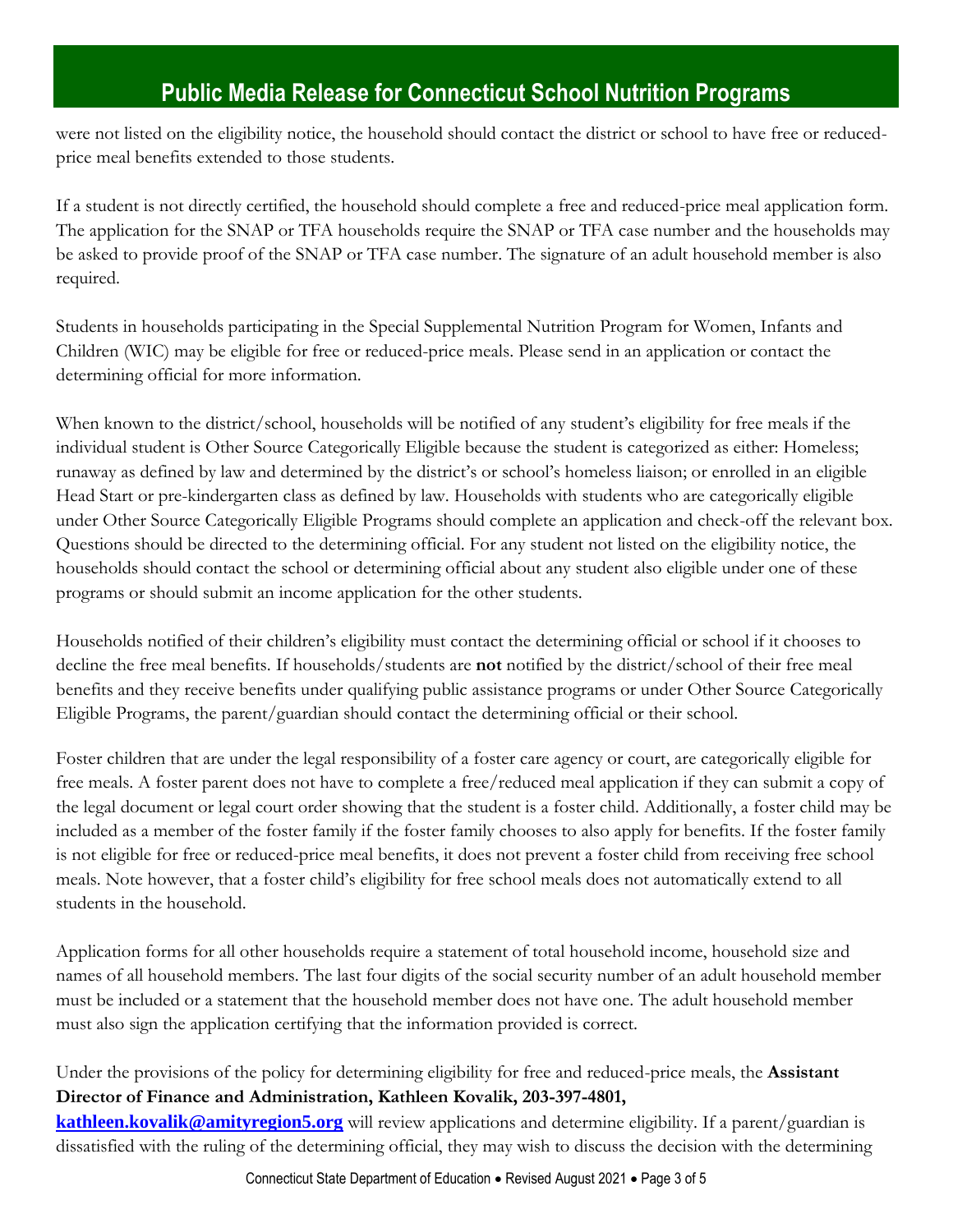official on an informal basis. If they wish to make a formal appeal, a request either orally or in writing, may be made to **Theresa Lumas, Director of Finance and Administration, Amity District Offices, 25 Newton Road, Woodbridge, CT 06525, 203-397-4813** for a hearing to appeal the decision.

The policy contains an outline of the hearing procedure. Each school and the central office of the school district has a copy of the policy, which may be reviewed by an interested party.

If a household member becomes unemployed or if household size changes at any time, the household should contact the school to file a new application. Such changes may make the students of the household eligible for reduced-price meals, free meals, if the household income falls at or below the levels shown in the Income Guidelines.

Questions regarding the application process may be directed to the determining official at 203-397-4801.

This is the Public Release we will send on **August 17, 2021** to the following news media outlets, the local unemployment office, major employers contemplating layoffs, etc.

- 1. Libraries & Town Halls in District 3. Unemployment Office, Hamden, CT
	-
- 2. New Haven Register & Milford Orange Bulletin
- 4. Bethwood Patch Online